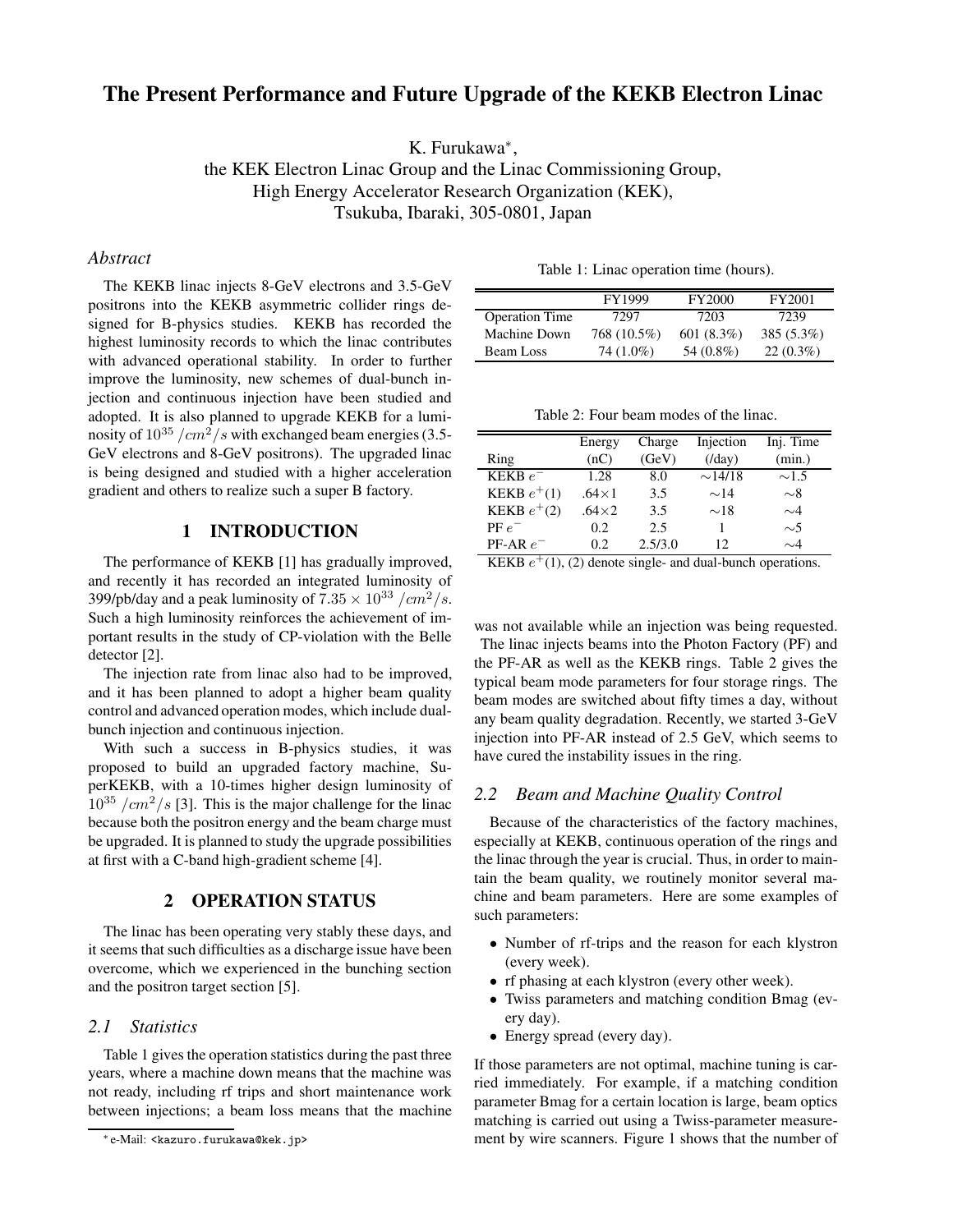

Figure 1: Number of rf trips per year.

rf trips per year is decreasing rapidly. The reason is mainly because we gradually began to choose the optimum highvoltage values for the klystrons, besides quality improvements of the klystrons and pulse modulators.

### *2.3 Dual-Bunch Acceleration*

During beam injection to the KEKB rings, an experiment cannot be performed. Most of the injection time is used for positrons, since the stored current is larger and the lifetime is shorter in the ring.

Thus, in order to double the positron injection efficiency dual-bunch acceleration had been studied [6] and necessary equipment had to be installed [7, 8]. During this year we tried this injection scheme for more than a one-month period, and were successful.

However, because of the common frequency between the linac and the ring, bunch selection in the ring is restricted. That led to heating of the beam pipes in the rings, and also affected the luminosity tuning. While we may need some more studies concerning those issues, the luminosity increased by 4 to 8%.

#### *2.4 Continuous Injection*

As the stored beam currents in the rings decrease between injections, the luminosity decreases accordingly. In two rings the positron beam reduction is larger since the lifetime is shorter. Thus, we started to study the continuous injection of the positrons during physics experiments after careful tests against detector noises. In this scheme, positrons are injected continuously at 5 to 10 Hz instead of a maximum rate of 50 Hz. As shown in Fig. 2, the positron current was kept almost constant and the reduction of the luminosity was relaxed. A beam-current reduction before each injection was caused by a PF-AR injection.

Although a part of the detector needs some more preparation against injection noise and heating, the integrated luminosity may increase by 20% with this scheme as a rough estimate. However, if we inject positrons in this scheme, the measurements and corrections to maintain the beam quality may become a issue. This is discussed later.



Figure 2: Continuous injection to keep the positron beam constant.

After those successful adoptions of both dual-bunch injection and continuous-injection schemes, we will further utilize them in the coming operation periods.

#### **3 UPGRADE FOR SUPERKEKB**

Based on the success of the KEKB, the new project SuperKEKB was proposed to study the B-meson system parameters precisely and to search for new physics, such as the super-symmetry. The new machine should provide a ten-times higher luminosity,  $10^{35}$  / $cm^2/s$ , while the design luminosity of KEKB is  $10^{34}$  /cm<sup>2</sup>/s. In the new design a factor of ten is achieved by squeezing the beta function at the interaction region and by increasing the stored beam currents in the rings, both of which should provide a factor of 3.2.

However, because of the electron cloud in the beam pipe of the positron ring, the luminosity may be limited. Thus, in order to cure this issue, energy exchange is planned, where the energies of the electrons and positrons should be 3.5 GeV and 8 GeV. A positron injection energy of 8 GeV is the major challenge at the linac as well as the increase of the injection rates. The machine design is being carried out in two schemes, one of which we have already started development.

### *3.1 High-Gradient C-Band Scheme*

Since the linac site is limited, the energy upgrade of the positron beam from 3.5 GeV to 8 GeV needs restructuring of the linac. After investigating several possibilities, two options are being considered. The first option is to employ C-band structures to double the energy gain at a part of the linac and a damping ring to lower the emittance, as shown in Fig. 3.

A damping ring is necessary not only for the smaller aperture of the C-band structure, but also to relax the design criteria of the improved interaction region at the ring. It will be installed after the positron capture section, where